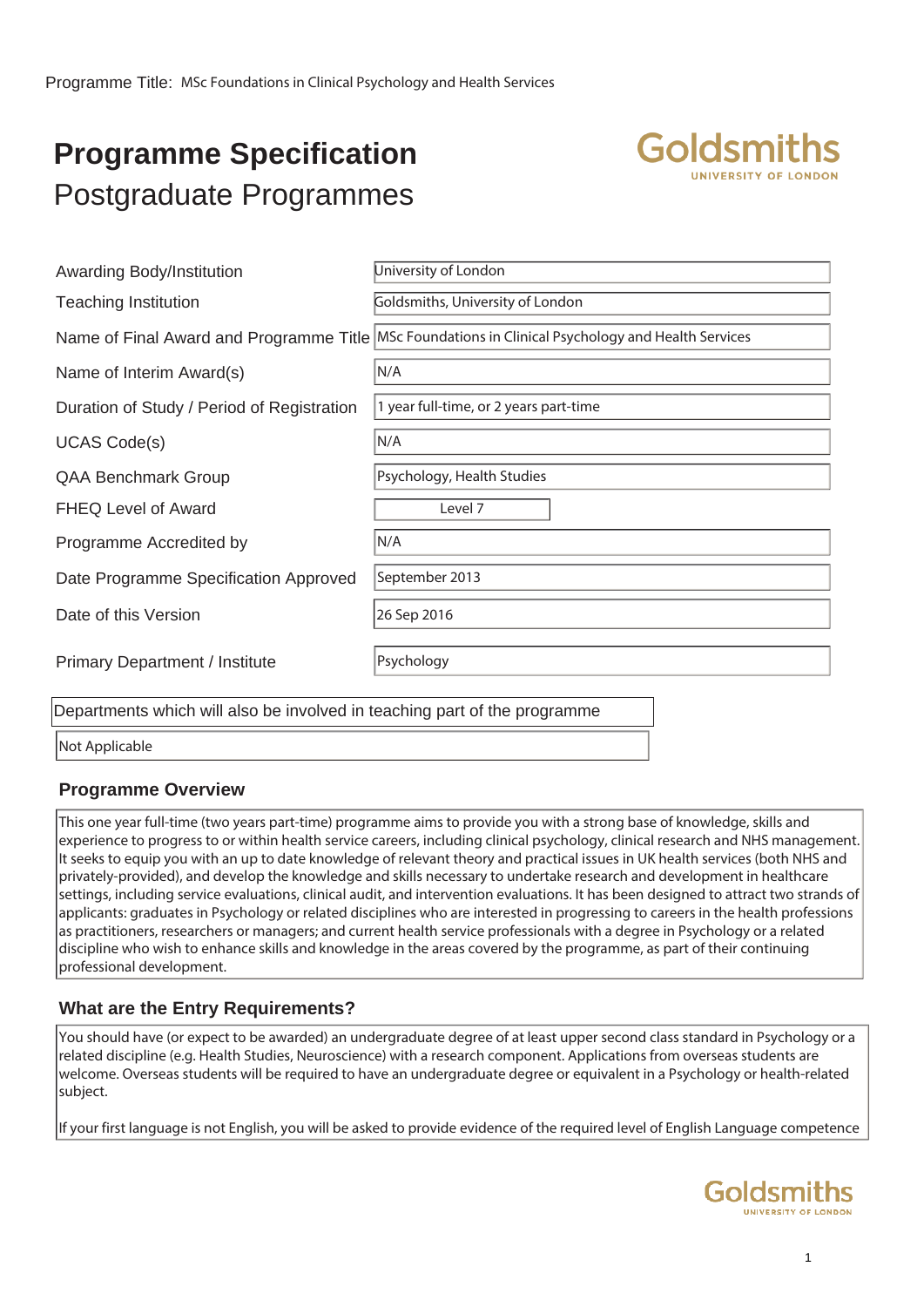#### to enrol on our programmes. The College's normal requirement is an IELTS score of 6.5 or equivalent.

#### **Aims of the Programme**

The programme aims:

• to provide you with a strong knowledge and experience base for progressing to or within health service careers, including clinical psychology, clinical research, and health service management

• to equip you with a broad understanding of mental health service issues, including: the organisation and delivery of services to different client groups; the roles of, and interrelationships between, different professions; clinical governance; the role of clinical audit and service evaluation; funding mechanisms.

• to develop your knowledge and understanding of psychological theories and interventions in relation to a range of clinical psychology areas including mood disorders, anxiety disorders, schizophrenia, addiction, neuro-developmental disorders, and neurological conditions

• to introduce you to a range of psychometric instruments used widely to assess mood, cognitive ability, and other aspects of psychosocial functioning and to develop your skills in interpreting scores obtained on such measures in the context of individual assessments and service outcome evaluations

• to provide you with the knowledge and skills required to critically assess research in clinical psychology, particularly studies of therapeutic efficacy, and to undertake novel research in an area of clinical psychology.

Please note that the MSc itself does not lead to a clinical qualification in the UK.

#### **What Will You Be Expected to Achieve?**

On successful completion of this programme, you will be able to:

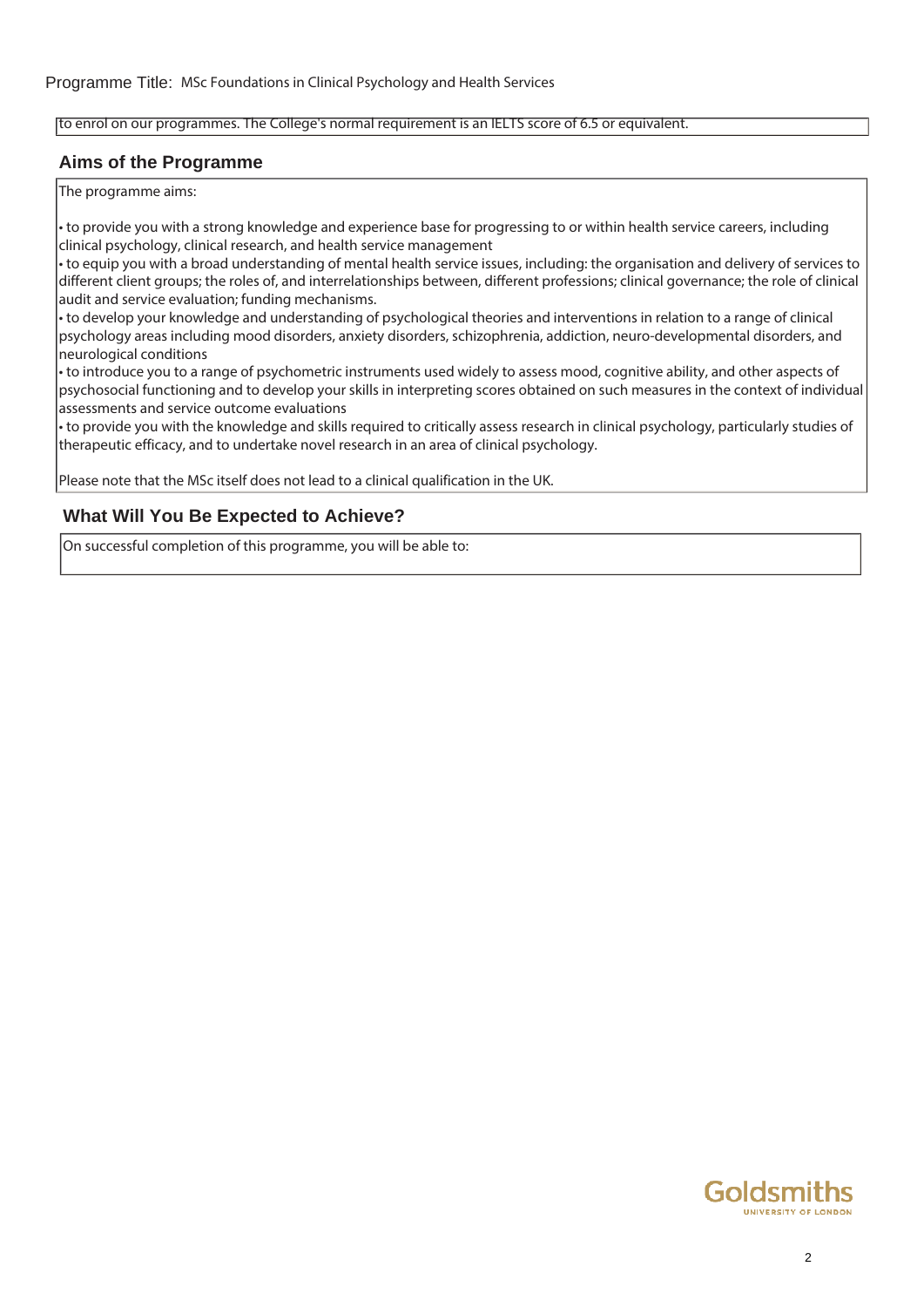| Knowledge & Understanding: |                                                                                                                                                             | Taught by:                          |  |
|----------------------------|-------------------------------------------------------------------------------------------------------------------------------------------------------------|-------------------------------------|--|
| A <sub>1</sub>             | Demonstrate an awareness of the organisation and<br>delivery of mental health services to children, adults and<br>older people in the UK                    | PS710: 48D, 71B; 80A                |  |
| A2                         | Identify the roles of, and interrelationships between,<br>different healthcare professions                                                                  | PS710: 48D, 71B; 80A                |  |
| A3                         | Critically assess clinical issues in the provision of mental<br>health services in the UK (e.g. ethics, cultural issues,<br>multidisciplinary team working) | PS710: 48D, 71B; 80A                |  |
| A4                         | Identify and use key assessment and measurement tools<br>used across a range of areas in mental health settings                                             | PS710: 48D, 51B, 71B, 80A           |  |
| A <sub>5</sub>             | Demonstrate an awareness of career pathways and<br>structures within UK health services                                                                     | PS710: 48D, 71B; 80A                |  |
| A <sub>6</sub>             | Conduct and critically assess service evaluations and audits,<br>and research into treatment effectiveness                                                  | PS710: 48D, 51B, 71B; 80A           |  |
| A7                         | Critically describe and evaluate the key theoretical<br>perspectives that underpin the delivery of various mental<br>health services                        | PS710: 48D, 71B; 80A                |  |
| A <sub>8</sub>             | Assess and utilise the research designs and statistical<br>methods typically used in clinical and health service<br>settings                                | PS710: 20D; 51B; 54D; 82A; 83A; 84A |  |
| A <sub>9</sub>             | Outline and critically discuss the criteria used to assess and<br>diagnose key psychological disorders                                                      | PS710: 48D, 80A;                    |  |
|                            | Critically assess the mechanisms and processes that may<br>A 10 confer risk and resilience for the development of<br>psychological disorders                | PS710: 48D, 80A                     |  |

| Cognitive & Thinking Skills: |                                                                                                                                                                      | Taught by:                          |  |
|------------------------------|----------------------------------------------------------------------------------------------------------------------------------------------------------------------|-------------------------------------|--|
| <b>B1</b>                    | Demonstrate an awareness of the interdependence of<br>theory and practice in clinical and health service settings                                                    | PS710: 48D; 51B; 71B; 84A           |  |
| B <sub>2</sub>               | Identify and articulate principles of good practice in a<br>range of clinical and health service contexts                                                            | PS710: 48D; 71B; 80A                |  |
| B <sub>3</sub>               | Assess the strengths and weaknesses of particular<br>approaches to research and evaluation in a range of clinical  PS710: 48D, 51B, 54D, 71B, 80A, 84A  <br>settings |                                     |  |
| B4                           | Critically evaluate clinical interventions and services, taking<br>into account the quality and diversity of existing relevant<br>literature                         | PS710: 48D, 71B, 80A                |  |
| <b>B5</b>                    | Demonstrate an awareness of the multidisciplinary nature<br>of work in clinical and health service settings                                                          | PS710: 48D, 71B, 80A                |  |
| B <sub>6</sub>               | Interpret and evaluate psychometric data                                                                                                                             | PS710: 20C, 48D, 51B, 82A, 83A, 84A |  |

| Subject Specific Skills and Professional Behaviours<br>and Attitudes: | <sup>1</sup> Taught by: |
|-----------------------------------------------------------------------|-------------------------|
|                                                                       |                         |

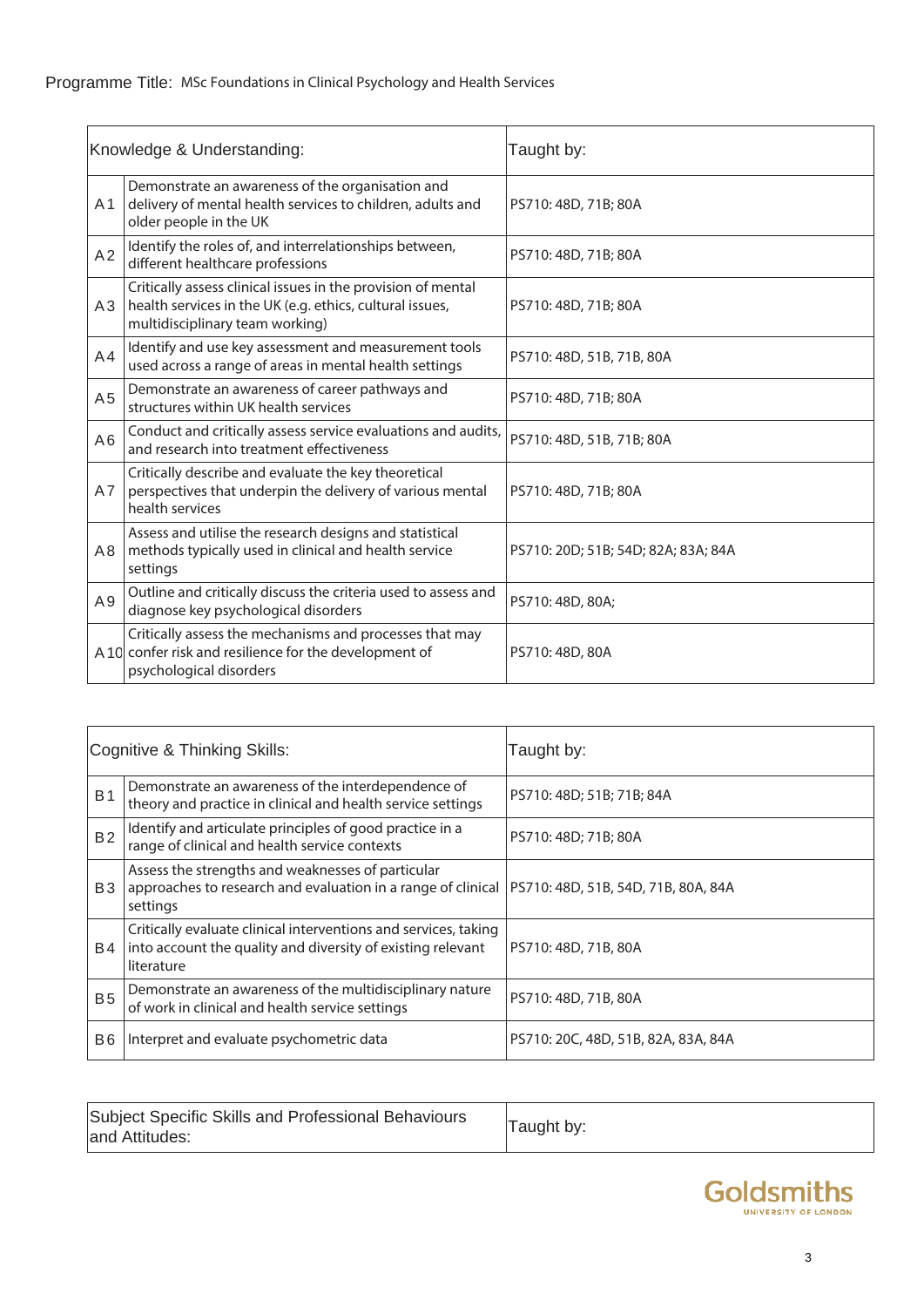| $\mathsf{C}^{\prime}$ | Conduct and report on a clinical or health service audit/<br>evaluation                      | PS710: 51B, 54D, 84A                |
|-----------------------|----------------------------------------------------------------------------------------------|-------------------------------------|
| C <sub>2</sub>        | Use electronic databases and resources to search for<br>relevant research papers and reports | PS710: 48D, 51B, 54D, 83A, 84A      |
| C <sub>3</sub>        | Use statistical software (e.g. SPSS/PASW) to analyse clinical<br>data                        | PS710: 20C, 51B, 82A, 83A           |
| C4                    | Communicate the results of their own research, and that of<br>others, to their peers         | PS710: 51B, 54D, 84A                |
| C <sub>5</sub>        | Produce high quality written reports demonstrating<br>intellectual rigour                    | PS710: 48D, 51B, 71B, 80A, 83A, 84A |

| Transferable Skills: |                                                                                   | Taught by:                                         |  |
|----------------------|-----------------------------------------------------------------------------------|----------------------------------------------------|--|
| D <sub>1</sub>       | Critical analyse and evaluate research material                                   | PS710: 48D, 51B, 54D, 71B, 84A                     |  |
| D <sub>2</sub>       | Use internet and electronic databases for research                                | PS710: 48D, 51B, 54D, 71B, 84A                     |  |
| D <sub>3</sub>       | Construct and develop evidence-based written arguments                            | PS710: 48D, 51B, 54D, 71B, 80A, 83A, 84A           |  |
| D <sub>4</sub>       | Develop and deliver effective oral presentations                                  | PS710: 51B, 54D, 84A                               |  |
| D <sub>5</sub>       | Synthesise complex information into concise forms readily<br>understood by others | PS710: 20D, 48D, 51B, 54D, 71B, 80A, 82A, 83A, 84A |  |
| D <sub>6</sub>       | Development personal attributes that enhance leadership<br>potential              | PS710: 48D, 71B, 80A                               |  |
| D7                   | Work effectively with others in team environments                                 | PS710: 48D, 51B, 54D, 80A                          |  |

## **How Will You Learn?**

The teaching and learning methods to which you will be exposed have been designed in recognition of: (a) the different knowledge routes to learning; (b) the learning requirements of different types of information and skills; and (c) the need for students to engage in a complementary range of learning activities leading to the synthesis of academic knowledge and professional skills/competencies.

To achieve the learning outcomes, you will experience a range of teaching/learning methods. You will attend lectures, tutorials, computer lab classes and workshops. You will also achieve the learning outcomes by undertaking practical research and work experience in clinical settings at a range of NHS facilities in London via contacts established by the programme teaching staff.

These teaching/learning methods are integral to the acquisition of subject specific skills and understanding, but also provide the opportunity for discussion and debate. An aim of the programme is to facilitate independent thought and enable you to develop a critical perspective.

You will receive feedback on written work (essays and coursework) in the form of structured numerical feedback, relating to the logic of arguments, their coherence, references, coverage of background literature, as well as in the form of written constructive criticism, highlighting the major strengths and weaknesses sufficient to allow you to know how to improve your work. During meetings with programme teaching staff, you will have a further opportunity to receive feedback and academic guidance.

The reliability and validity of these forms of assessments are assured by group meetings between teaching staff. In addition, all written work is either second marked or moderated. Detailed criteria for marking bands are provided for students in the Programme Handbook.

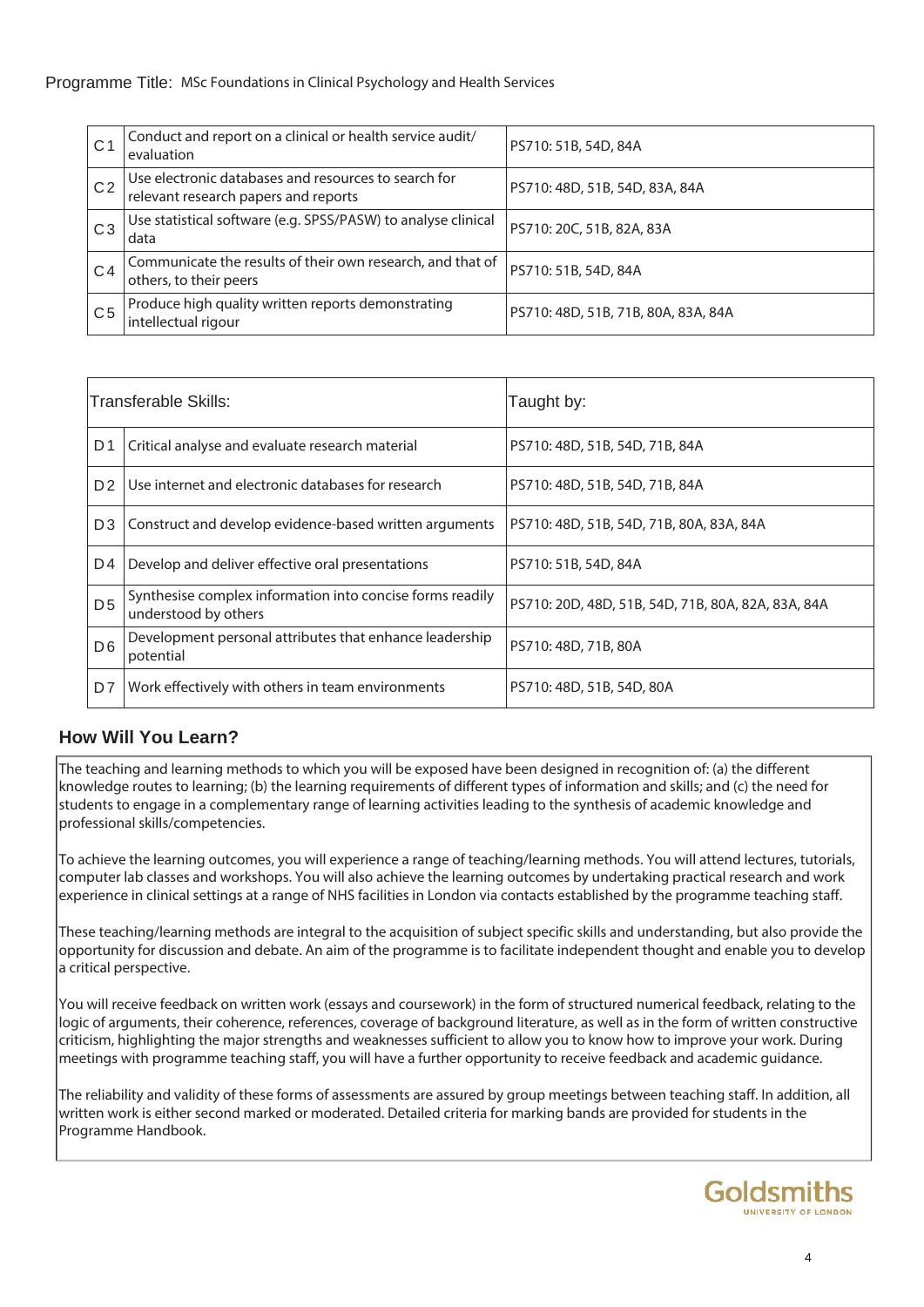Learning support activities are chosen to meet the particular requirements of this MSc programme, as well as requirements as a member of the student body. You will attend lectures in order to provide the background theoretical knowledge that is then used in practical activities to develop the skills and competencies in the application of psychological knowledge.

#### **How Will You Be Assessed?**

The learning outcomes are assessed by a variety of means: extended essays, research design coursework, unseen written and multiple choice examinations, research proposals, oral and poster presentations and a dissertation based on a substantive research project.

Evaluation is vital for squaring the curriculum design principles of aims, content and process with outcomes, and the model adopted has iterative links between these elements, designed to diagnose strengths and weaknesses of existing provision, as well as monitoring the success of innovations. This process is designed to encourage you to be actively involved in the learning process, and to be concerned with issues of quality.

Coursework Feedback

All assessed work, including examinations, is marked on a percentage scale. Five attributes of students' written work are considered when assigning coursework marks. The five attributes are as follows:

Answer (Does the work answer the question or address the issue?)

Structure (Is the general structure of the work coherent?)

Flow (Does each statement follow sensibly from its predecessor?)

Argument (Is there a convincing quality of argument in the work?)

Evidence (Are claims supported by relevant evidence from the literature?)

## **Marking Criteria**

| <b>Mark</b>                                                | Descriptor         | <b>Specific Marking Criteria</b>                                                                                                                                                                                                                                                                                                                                                                                                                                                                                                                                                                                                                                                                                                                                                                                                                                                                                                                                                                                          |
|------------------------------------------------------------|--------------------|---------------------------------------------------------------------------------------------------------------------------------------------------------------------------------------------------------------------------------------------------------------------------------------------------------------------------------------------------------------------------------------------------------------------------------------------------------------------------------------------------------------------------------------------------------------------------------------------------------------------------------------------------------------------------------------------------------------------------------------------------------------------------------------------------------------------------------------------------------------------------------------------------------------------------------------------------------------------------------------------------------------------------|
| <b>Distinction</b><br>80-100%<br>(Outstanding/Exceptional) |                    | Represents the overall achievement of the appropriate learning outcomes to an<br>exceptionally accomplished level.<br>In addition to the criteria for an excellent grade it will also have an excellent or<br>original line of argument that can be followed very easily.                                                                                                                                                                                                                                                                                                                                                                                                                                                                                                                                                                                                                                                                                                                                                 |
| 70-79%                                                     | <b>Distinction</b> | Overall the work shows evidence of rigorous analytical research in its<br>conceptualisation; an excellent level of response to the set tasks; the conceptual<br>coherency of the work is strong and ideas are researched and deployed within a<br>clearly defined contextual framework. The work shows ample evidence of<br>sustained academic enquiry, draws on a wide range of sources all of which are<br>critically evaluated; issues are readily identified and contextualised using<br>appropriate theoretical frameworks;<br>A mark of 70% - 79% is likely to be awarded to work that:<br>1. addresses the topic in an explicit manner<br>2. announces its structure at the start and stick closely to this announced structure<br>3. has relationships between statements that are very easy to<br>recognise<br>4. gives wide-ranging and appropriate evidential support for claims that are made<br>The mark awarded will depend on how successfully the work is judged to meet the<br>above-mentioned criteria. |
| 60-69%                                                     | Merit              | Overall evidence of a very good level of response to the set tasks; the conceptual<br>coherency of the work is good and ideas are researched and deployed within a<br>defined contextual framework. The work shows evidence of sustained academic<br>enquiry, draws on a wide range of sources most of which are critically evaluated<br>and synthesised within a clear argument/structure; most issues are identified and<br>contextualised using appropriate theoretical frameworks<br>A mark of 60% - 69% is likely to be awarded to work that:<br>1. attempts to address the topic or answer the question                                                                                                                                                                                                                                                                                                                                                                                                             |

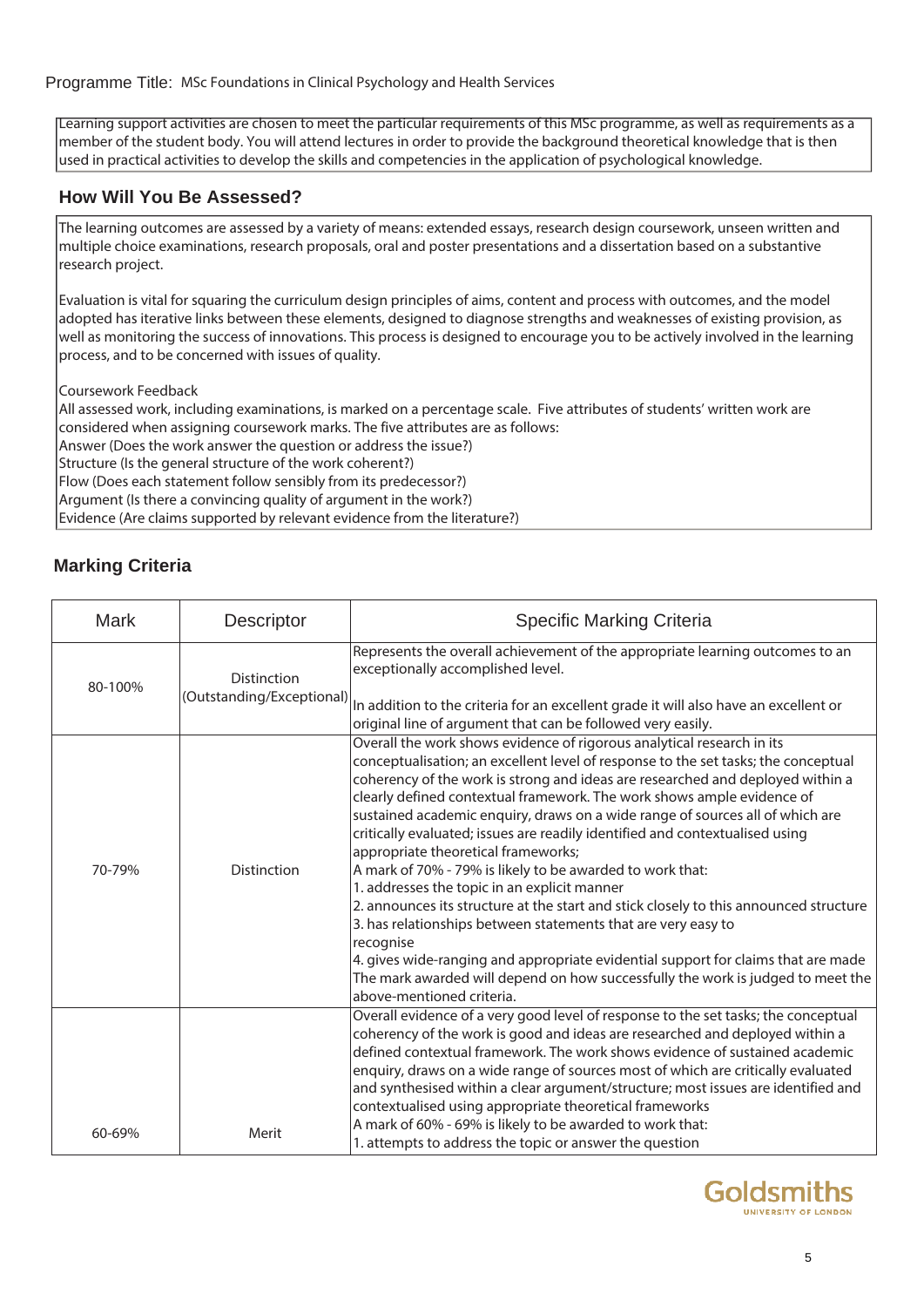| <b>Mark</b> | Descriptor                       | <b>Specific Marking Criteria</b>                                                                                                                                                                                                                                                                                                                                                                                                                                                                                                                                                                                                                                                                                                                                                                                                                                                                                                                                                                                                                                        |
|-------------|----------------------------------|-------------------------------------------------------------------------------------------------------------------------------------------------------------------------------------------------------------------------------------------------------------------------------------------------------------------------------------------------------------------------------------------------------------------------------------------------------------------------------------------------------------------------------------------------------------------------------------------------------------------------------------------------------------------------------------------------------------------------------------------------------------------------------------------------------------------------------------------------------------------------------------------------------------------------------------------------------------------------------------------------------------------------------------------------------------------------|
|             |                                  | 2. has a detectable structure which is adhered to for the most part<br>3. has relationships between statements that are generally easy to follow<br>4. has a good quality line of argument<br>5. supports claims by reference to relevant literature<br>Within this category, the mark awarded will depend on how successfully the work<br>is judged to meet the above-mentioned criteria.                                                                                                                                                                                                                                                                                                                                                                                                                                                                                                                                                                                                                                                                              |
| 50-59%      | Pass                             | Overall mainly adequate level of response to the set task; the conceptual<br>coherency of the work is largely adequate and ideas are researched and deployed<br>with an inconsistent recognition of the need for a contextual framework. The work<br>shows some evidence of the identification of relevant issues; limited range of<br>sources; evidence of some analytical and contextual skills but inconsistently<br>employed.<br>A mark of 50% - 59% is likely to be awarded to work that:<br>1. presents relevant material but fails to use it to answer the question or address<br>lthe issue<br>2. has a structure, but one that is rather loose and unannounced<br>3. has relationships between statements that are sometimes hard to follow<br>4. has a fair quality line of argument (information drives argument, rather than<br>other way round)<br>5. tends to make claims without sufficient supporting evidence<br>Within this category, the mark awarded will depend on the extent to which the<br>work is judged to meet the above-mentioned criteria. |
| 30-49%      | Fail                             | Overall the work may not be without merit but not Masters standard. The concepts<br>in question are realised inappropriately or under-developed. The work shows little<br>evidence of the identification of relevant issues; limited and inadequate range of<br>sources; little evidence of analytical and contextual skills, inconsistently employed.<br>A mark of 30-49% is likely to be awarded to work that:<br>1. fails to adequately address the topic or to answer the question, either by<br>reproducing material that is only partly relevant, or by inaccurately reproducing<br>material that is relevant, or by reproducing only a very small amount of relevant<br>lmaterial.<br>2. lacks a clear structure or framework<br>3. has relationships between statements that are often difficult to recognise<br>4. has a poor quality line of argument<br>5. makes poor use of evidence to support most of the claims that are made<br>The mark awarded will depend on the extent to which the work is judged to meet                                          |
| 10-29%      | <b>Bad fail</b>                  | the above-mentioned criteria.<br>Overall inadequate level of response to the set task; the work does not utilise a<br>sufficient range of processes and materials; level of response is not always<br>appropriate or consistent. The range of sources in the work is very limited, there is<br>little interpretation or analysis and it lacks breadth or awareness of a contextual<br>framework.<br>A mark close to 30% might be awarded to an answer that contains some indication<br>that the student can recall something relevant to the question. 20% might be<br>awarded to an answer that contains something that shows that the student has<br>attended the relevant lecture Module, even if there is little in the answer that is of<br>direct relevance to the question. A 10% answer contains no evidence that the<br>student knows anything from the literature that is relevant to the question.                                                                                                                                                           |
| $1 - 9%$    | Very bad fail                    | A submission that does not even attempt to address the specified learning<br>outcomes (shall be deemed a non valid attempt and module must be re-sat).                                                                                                                                                                                                                                                                                                                                                                                                                                                                                                                                                                                                                                                                                                                                                                                                                                                                                                                  |
| 0%          | Non submission or<br>plagiarised | A categorical mark representing either the failure to submit an assessment or a<br>mark assigned for a plagiarised assessment                                                                                                                                                                                                                                                                                                                                                                                                                                                                                                                                                                                                                                                                                                                                                                                                                                                                                                                                           |

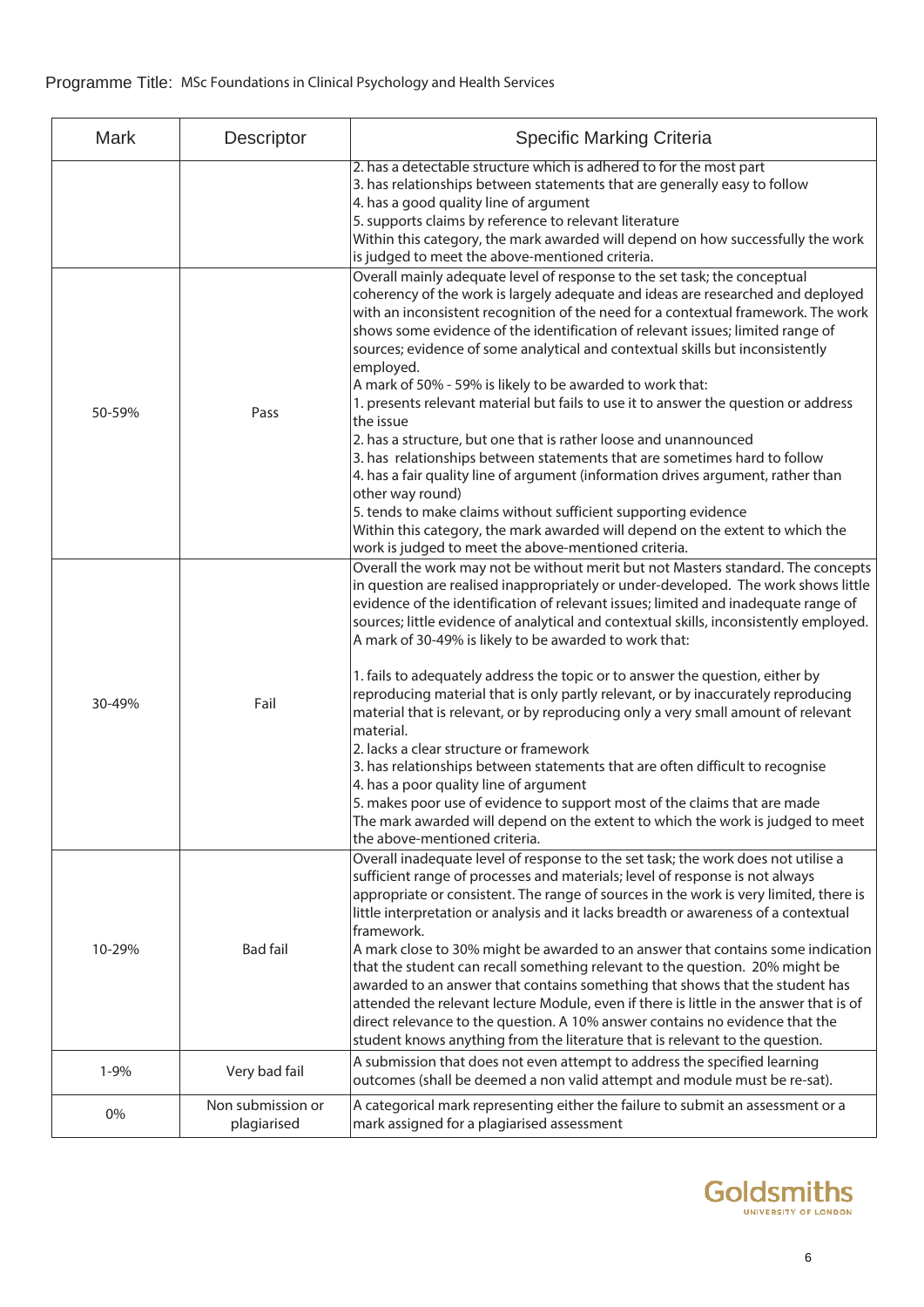### **How is the Programme Structured?**

The programme structure is based on the Goldsmiths Credit Accumulation Transfer Scheme (CATS), in which the whole MSc Programme is equivalent to 180 CATS. The programme is comprised of two pathways: an Applied Clinical Psychology pathway, and a Research in Clinical Psychology pathway. All students on both pathways will complete a set of core modules that comprise 135 credits in total. For the remaining 45 credits, students on the two pathways will complete a different set of modules. Please note that your choice of pathway will not affect the title of the degree that you will receive; it simply governs the choice of modules for those 45 credits.

In addition to the taught modules listed below, you will be encouraged to attend the Psychology Department Invited Speaker Series, and any other relevant Postgraduate seminars and career talks. The following provides a breakdown of CATS across the two pathways on this MSc:

| Academic Year of Study |  |  |
|------------------------|--|--|
|                        |  |  |

1  $\vert$  Applied Clinical Psychology pathway

| <b>Module Title</b>                                                 | Module<br>Code | Credits | Level | Module<br>Selection<br><b>Status</b> | <b>Module Assessment</b>                                                                                                                     | Term           |
|---------------------------------------------------------------------|----------------|---------|-------|--------------------------------------|----------------------------------------------------------------------------------------------------------------------------------------------|----------------|
| <b>Understanding and Treating</b><br><b>Psychological Disorders</b> | PS71048D       | 30      | 7     | Core                                 | 2,000 word essay (50%)<br>1,000 word formulation letter<br>based on a clinical case study<br>(50%)<br><b>Group Presentation (Pass/Fail)</b>  | $1 - 2$        |
| Professional Issues in<br><b>Psychological Practice</b>             | PS71071B       | 15      | 7     | Core                                 | Coursework assignment (2000<br>words)(100%)                                                                                                  | $\overline{2}$ |
| <b>Statistical Methods</b>                                          | PS71020D       | 15      | 7     | Core                                 | Data analysis report (50%)<br>1 x 75-min exam (50%)                                                                                          |                |
| Research Design and Analysis                                        | PS71054D       | 15      | 7     | Core                                 | 1 two-hour unseen exam (70%)<br>Presentation (30%)                                                                                           | tbc            |
| Research Project                                                    | PS71051B       | 60      | 7     | Core                                 | 10,000 word empirical report<br>$(90\%)$<br>poster presentation (10%)<br>Research proposal (Pass/Fail)                                       | $1 - 3$        |
| <b>Professional Practice</b>                                        | PS71080A       | 45      | 7     | Core                                 | 4,000 word critical evaluation<br>$(100\%)$<br>Weekly reflective practice<br>logbook (Pass/Fail)<br>35 days of work placement<br>(Pass/Fail) | 1,2,3          |

Academic Year of Study Research in Clinical Psychology pathway

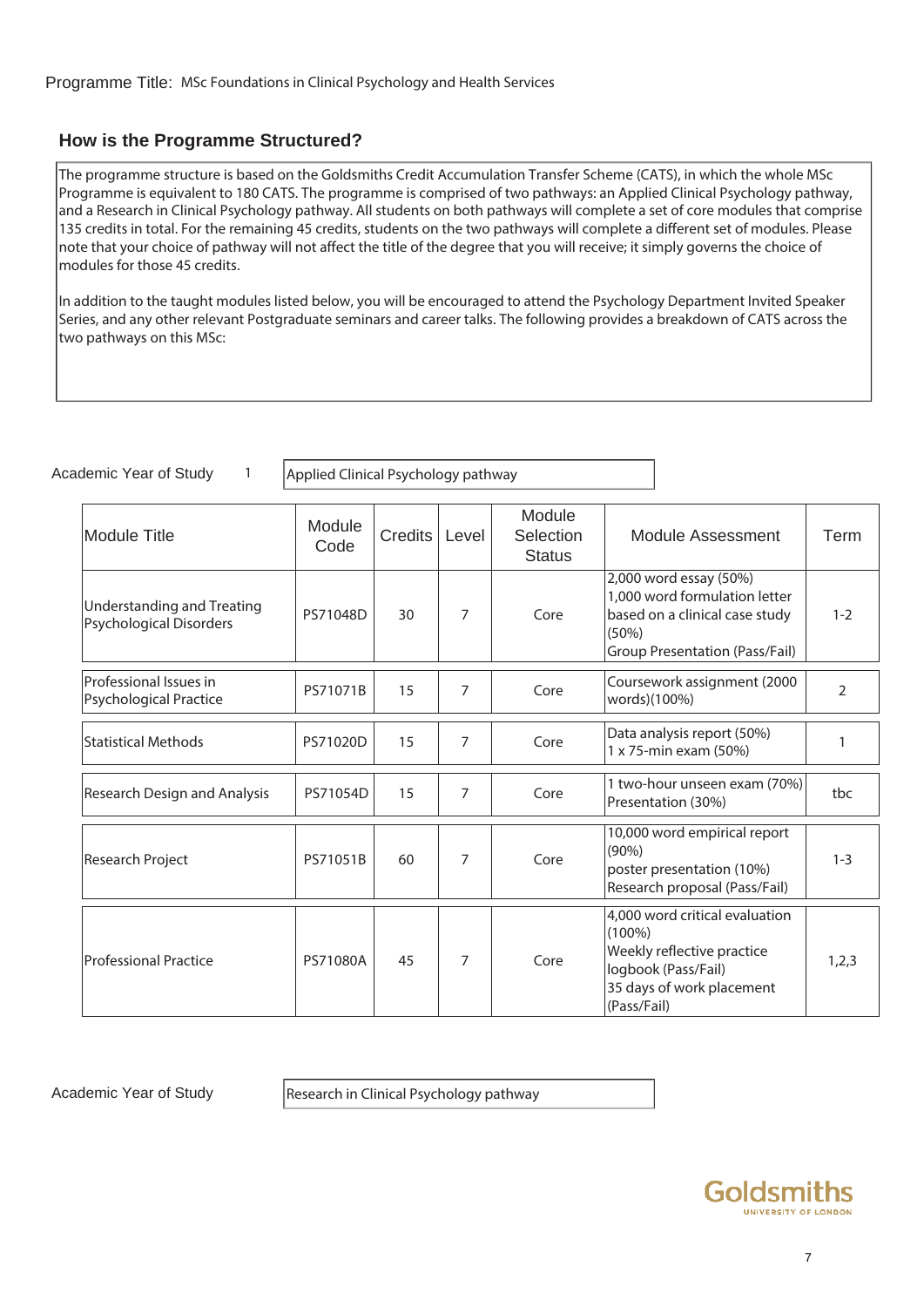| <b>Module Title</b>                                          | Module<br>Code | <b>Credits</b> | Level          | Module<br>Selection<br><b>Status</b> | Module Assessment                                                                                                                                    | Term           |
|--------------------------------------------------------------|----------------|----------------|----------------|--------------------------------------|------------------------------------------------------------------------------------------------------------------------------------------------------|----------------|
| <b>Understanding and Treating</b><br>Psychological Disorders | PS71048D       | 30             | $\overline{7}$ | Core                                 | 2,000 word essay (50%)<br>1,000 word formulation letter<br>based on a clinical case study<br>(50%)<br><b>Group Presentation (Pass/Fail)</b>          | $1 - 2$        |
| Professional Issues in<br><b>Psychological Practice</b>      | PS71071B       | 15             | 7              | Core                                 | Coursework assignment (2000<br>words)(100%)                                                                                                          | $\overline{2}$ |
| <b>Statistical Methods</b>                                   | PS71020D       | 15             | 7              | Core                                 | Data analysis report (50%)<br>1 x 75-min exam (50%)                                                                                                  | $\mathbf{1}$   |
| <b>Research Design and Analysis</b>                          | PS71054D       | 15             | $\overline{7}$ | Core                                 | 1 two-hour unseen exam (70%)<br>Presentation (30%)                                                                                                   | tbc            |
| Research Project                                             | PS71051B       | 60             | 7              | Core                                 | 10,000 word empirical report<br>$(90\%)$<br>poster presentation (10%)<br>Research proposal (Pass/Fail)                                               | $1 - 3$        |
| <b>Advanced Quantitative Methods</b>                         | PS71082A       | 15             | 7              | Optional                             | $1 \times 75$ minute exam (50%)<br><b>AND EITHER:</b><br>a 1500 word data analysis<br>report (50%);<br>OR:<br>a self-coded analysis project<br>(50%) | $\overline{2}$ |
| Statistical Data Analysis Project                            | PS71083A       | 15             | $\overline{7}$ | Optional                             | 3000 word data analysis report<br>$(100\%)$                                                                                                          | $\overline{2}$ |
| Applied Research Design in<br>Clinical Psychology            | PS71084A       | 15             | $\overline{7}$ | Optional                             | 15 minute oral presentation<br>(25%)<br>3000 word research proposal<br>(75%)                                                                         | $\overline{2}$ |

## **Academic Support**

The Psychology Department recognises the importance of supporting students' learning with high quality teaching that is responsive to their individual and collective needs. Your learning will be supported by Departmental and college resources, as well as resources held centrally at the University of London library, which includes within it the world-class international journal collection of the British Psychological Society. In the Department, there is a Test Library where assessment materials are held; in the College Library there are books and journals specialising in a range of areas relevant to clinical psychology and health services.

There are various people in the psychology department who provide academic and pastoral support. At the start of your studies, you will be allocated a member of your programme team as a personal tutor. The personal tutor is available to discuss any issues that may arise throughout your studies. The department also has a Postgraduate Senior Tutor who is available to deal with all masters' students academic and general welfare issues. Finally, all members of staff have Office Hours each week for you to discuss any matters. Outside these hours you may arrange an appointment with any member of staff via email or telephone (you will be provided with your own email address).

The College provides counselling and student support services (e.g. English for overseas students, dyslexia). For students whose first language is not English, the Centre for English Language and Academic Writing (CELAW) provides courses in English language and English for academic purposes through tailor-made timetables of study skill sessions and in-sessional courses in

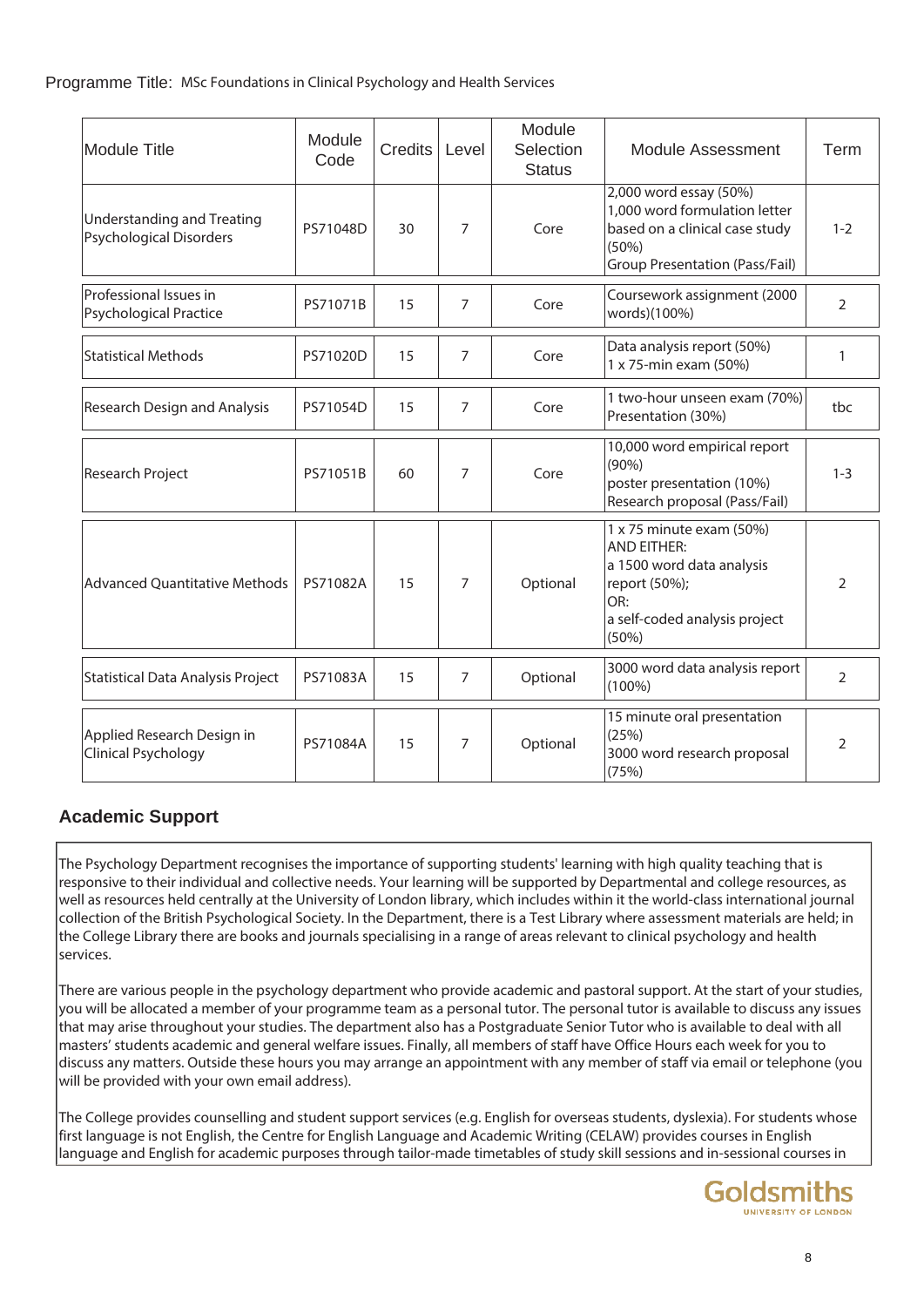collaboration with the programme. There is also tailor-made provision for those students who may be re-entering Higher Education after a period away -- or arriving to it for the first time -- which develops their critical and writing skills specifically for the written assessments in the subject area.

The College also provides a range of other student support services. Details can be found on the College web site (www. goldsmiths.ac.uk). Students have access to the College Library, Multi-media, Audio-Visual Study resources and Computer Services and Language Resources and these provide a substantial means of supporting other aspects of your learning. Postgraduate students also have access to a dedicated Postgraduate resource centre (Hatcham House), which houses a number of online resources and offers space for seminars and the informal exchange of ideas.

#### Support for disabled students:

Goldsmiths is committed to making any reasonable adjustment which allows, as far as possible, for equality of opportunity and access, and to ensuring that students are not substantially disadvantaged because of specific learning difficulties or disability. The Psychology Department is taking advantage of and pursuing the College's Disability Awareness policies. Students with specific needs in this regard are considered on an individual basis. The programme makes strenuous efforts to ensure that its teaching spaces are wheelchair accessible. Other specific needs are considered and taken up on an individual basis. The College also actively supports students with specific learning difficulties (e.g. dyslexia), and provisions are made to ensure that all students, regardless of specific difficulty/disability, derive full benefit from the learning environment. In addition to specialist advice and assistance within the College, the Department ensures that teaching materials are suitable for all students and, where necessary, these are altered to meet the requirements of individual students. Where necessary, the location and length of examinations are individually tailored to ensure that no student is at a disadvantage as regards assessment.

## **Links With Employers, Placement Opportunities and Career Prospects**

The programme is designed to provide a foundation for graduates who are interested in further developing the academic skills and experience needed to apply for UK Clinical Doctorate programs. It will also help develop skills and knowledge for those who seek to develop careers in the NHS and with private healthcare providers more generally, including careers in various allied health fields and NHS management. Lastly, the programme is designed to facilitate career progression for those already working in the health sector, by developing new academic skills and experience, particularly in relation to research design and analysis.

Local NHS, voluntary sector and private health providers offer a range of informal placements to our students, providing unique opportunities to gain valuable academic clinical and research experience through volunteer or paid positions. These are advertised as they become available and usually last for 3-6 months over 2 or 3 days a week. Teaching staff are available to help you with the placement application process and to support you in the placements you obtain either through college or independently. Students on the Applied Clinical Psychology pathway will complete a 35 day work placement as part of the Professional Practice module.

## **What are the Requirements of a Goldsmiths Degree?**

All Master's degrees at Goldsmiths have a minimum value of 180 credits. Programmes are composed of modules which have individual credit values. In order to be eligible for the award of a Master's degree students must have passed all modules on the programme.

#### Intermediate Exit Points

Some programmes incorporate intermediate exit points of Postgraduate Certificate and Postgraduate Diploma, which may be awarded on the successful completion of modules to the value of 60 credits or 120 credits respectively. Individual programmes may specify which, if any, combination of modules are required in order to be eligible for the award of these qualifications. The awards are made without classification.

Final Classification

There are four possible categories of final classification for Master's degrees: Distinction, Merit, Pass and Fail.

In order to be awarded an overall classification of Distinction, students should have obtained

a mark of at least 70% (or A grade) for the dissertation/project (or equivalent) AND